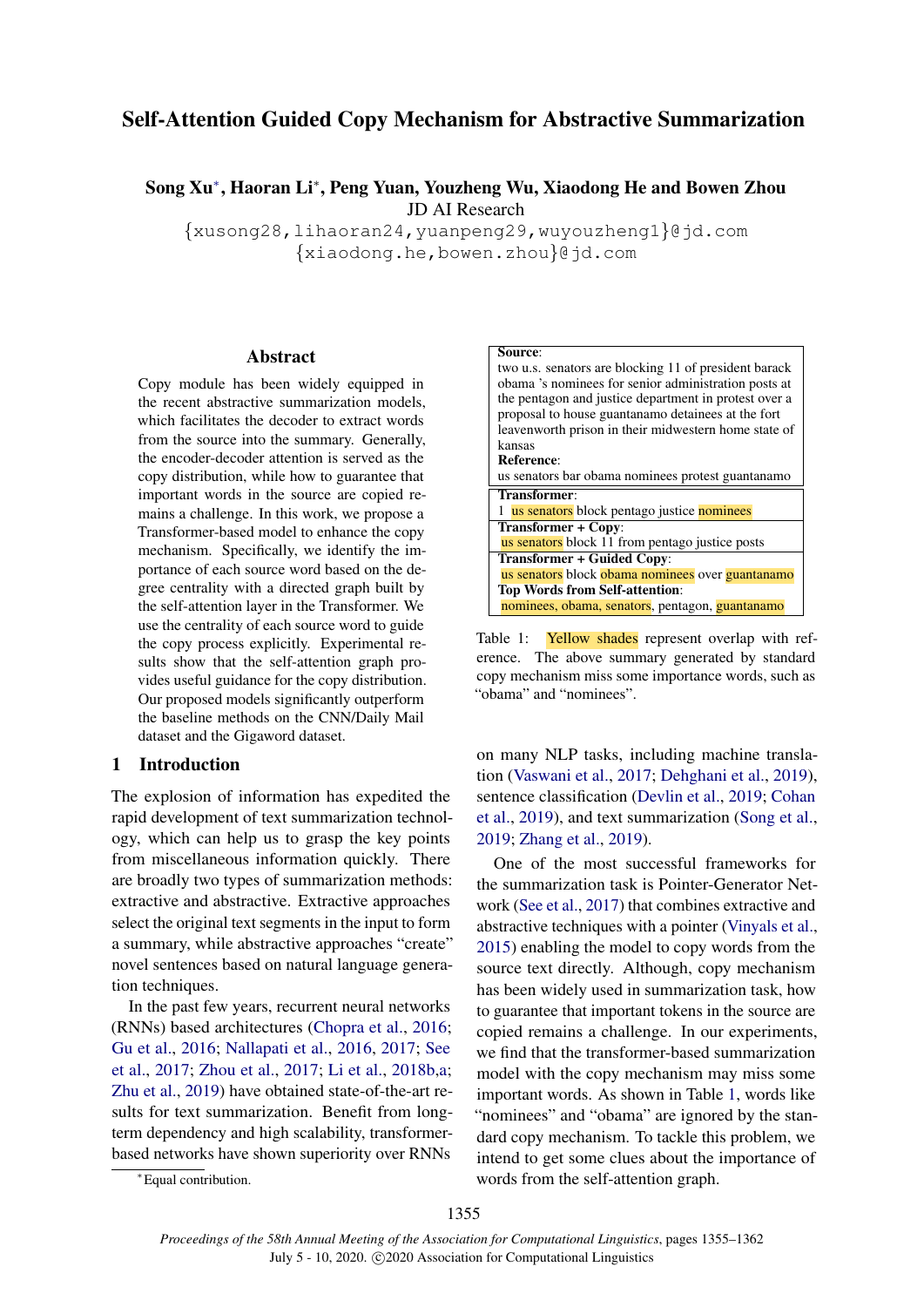We propose a *Self-Attention Guided Copy mechanism* (SAGCopy) that aims to encourage the summarizer to copy important source words. Selfattention layer in the Transformer [\(Vaswani et al.,](#page-6-4) [2017\)](#page-6-4) builds a directed graph whose vertices represent the source words and edges are defined in terms of the relevance score between each pair of source words by dot-product attention [\(Vaswani](#page-6-4) [et al.,](#page-6-4) [2017\)](#page-6-4) between the query  $Q$  and the key  $K$ . We calculate the centrality of each source words based on the adjacency matrices. A straightforward method is using TextRank [\(Mihalcea and Ta](#page-6-8)[rau,](#page-6-8) [2004\)](#page-6-8) algorithm that assumes a word receiving more relevance score from others are more likely to be important. This measure is known as the indegree centrality. We also adopt another measure assuming that a word sends out more relevance score to others is likely to be more critical, namely outdegree centrality, to calculate the source word centrality.

We utilize the centrality score as guidance for copy distribution. Specifically, we extend the dotproduct attention to a centrality-aware function. Furthermore, we introduce an auxiliary loss computed by the divergence between the copy distribution and the centrality distribution, which aims to encourage the model to focus on important words.

Our contribution is threefold:

- We present a guided copy mechanism based on source word centrality that is obtained by the indegree or outdegree centrality measures.
- We propose a centrality-aware attention and a guidance loss to encourage the model to pay attention to important source words.
- We achieve state-of-the-art on the public text summarization dataset.

## 2 Related Work

Neural network based models [\(Rush et al.,](#page-6-9) [2015;](#page-6-9) [Nallapati et al.,](#page-6-0) [2016;](#page-6-0) [Chopra et al.,](#page-5-0) [2016;](#page-5-0) [Nallap](#page-6-1)[ati et al.,](#page-6-1) [2017;](#page-6-1) [Zhou et al.,](#page-7-0) [2017;](#page-7-0) [Tan et al.,](#page-6-10) [2017;](#page-6-10) [Gehrmann et al.,](#page-5-6) [2018;](#page-5-6) [Zhu et al.,](#page-7-1) [2019;](#page-7-1) [Li et al.,](#page-6-11) [2020b,](#page-6-11)[a\)](#page-5-7) achieve promising results for the abstractive text summarization. Copy mechanism [\(Gul](#page-5-8)[cehre et al.,](#page-5-8) [2016;](#page-5-8) [Gu et al.,](#page-5-1) [2016;](#page-5-1) [See et al.,](#page-6-2) [2017;](#page-6-2) [Zhou et al.,](#page-7-2) [2018\)](#page-7-2) enables the summarizers with the ability to copy from the source into the target via pointing [\(Vinyals et al.,](#page-6-7) [2015\)](#page-6-7). Recently, pre-training based methods [\(Devlin et al.,](#page-5-4) [2019;](#page-5-4)

[Radford et al.,](#page-6-12) [2018\)](#page-6-12) have attracted growing attention and achieved state-of-the-art performances in many NLP tasks, and pre-training encoder-decoder Transformers [\(Song et al.,](#page-6-5) [2019;](#page-6-5) [Dong et al.,](#page-5-9) [2019;](#page-5-9) [Lewis et al.,](#page-5-10) [2019;](#page-5-10) [Xiao et al.,](#page-6-13) [2020;](#page-6-13) [Bao et al.,](#page-5-11) [2020\)](#page-5-11) show great successes for the summarization task. In this work, we explore the copy module upon the Transformer-based summarization model.

#### 3 Background

We first introduce the copy mechanism. In Pointer-Generator Networks (PGNet) [\(See et al.,](#page-6-2) [2017\)](#page-6-2), the source text x are fed into a bidirectional LSTM (BiLSTM) encoder, producing a sequence of encoding hidden state h:

$$
h_i = \text{BiLSTM}(x_i, h_{i-1}) \tag{1}
$$

On each step  $t$ , a unidirectional LSTM decoder receives the word embedding of the previous word to produce decoder state s:

$$
s_t = \text{LSTM}(s_{t-1}, y_{t-1}, c_t) \tag{2}
$$

where  $c_t$  is a context vector generated based on the attention distribution [\(Bahdanau et al.,](#page-5-12) [2015\)](#page-5-12):

$$
e_{t,i} = v^T \tanh(W_h h_i + W_s s_t), \tag{3}
$$

$$
\alpha_t = \text{softmax}(e_t) \tag{4}
$$

$$
c_t = \sum_{i} \alpha_{t,i} h_i \tag{5}
$$

The vocabulary distribution  $P_{vocab}$  over all words in the target vocabulary is calculated as follows:

$$
P_{vocab}(w) = \text{softmax}(W_a s_t + V_a c_t) \tag{6}
$$

By incorporating a generating-copying switch  $p_{\text{gen}} \in [0, 1]$ , the final probability distribution of the ground-truth target word  $y_t$  is:

$$
P(y_t) = p_{gen} P_{vocab}(y_t) + (1 - p_{gen}) P_{copy}(y_t)
$$
\n(7)

$$
p_{gen} = \text{sigmoid}(w_a^T c_t + u_a^T s_t + v_a^T y_{t-1}) \quad (8)
$$

Copy distribution  $P_{copy}$  determines where to attend in time step  $t$ . In the most previous work, encoder-decoder attention weight  $\alpha_t$  is serves as the copy distribution [\(See et al.,](#page-6-2) [2017\)](#page-6-2):

$$
P_{copy}(w) = \sum_{i:x_i=w} \alpha_{t,i} \tag{9}
$$

The loss function  $\mathcal L$  is the average negative log likelihood of the ground-truth target word  $y_t$  for each timestep t:

$$
\mathcal{L} = -\frac{1}{T} \sum_{t=0}^{T} \log P(y_t) \tag{10}
$$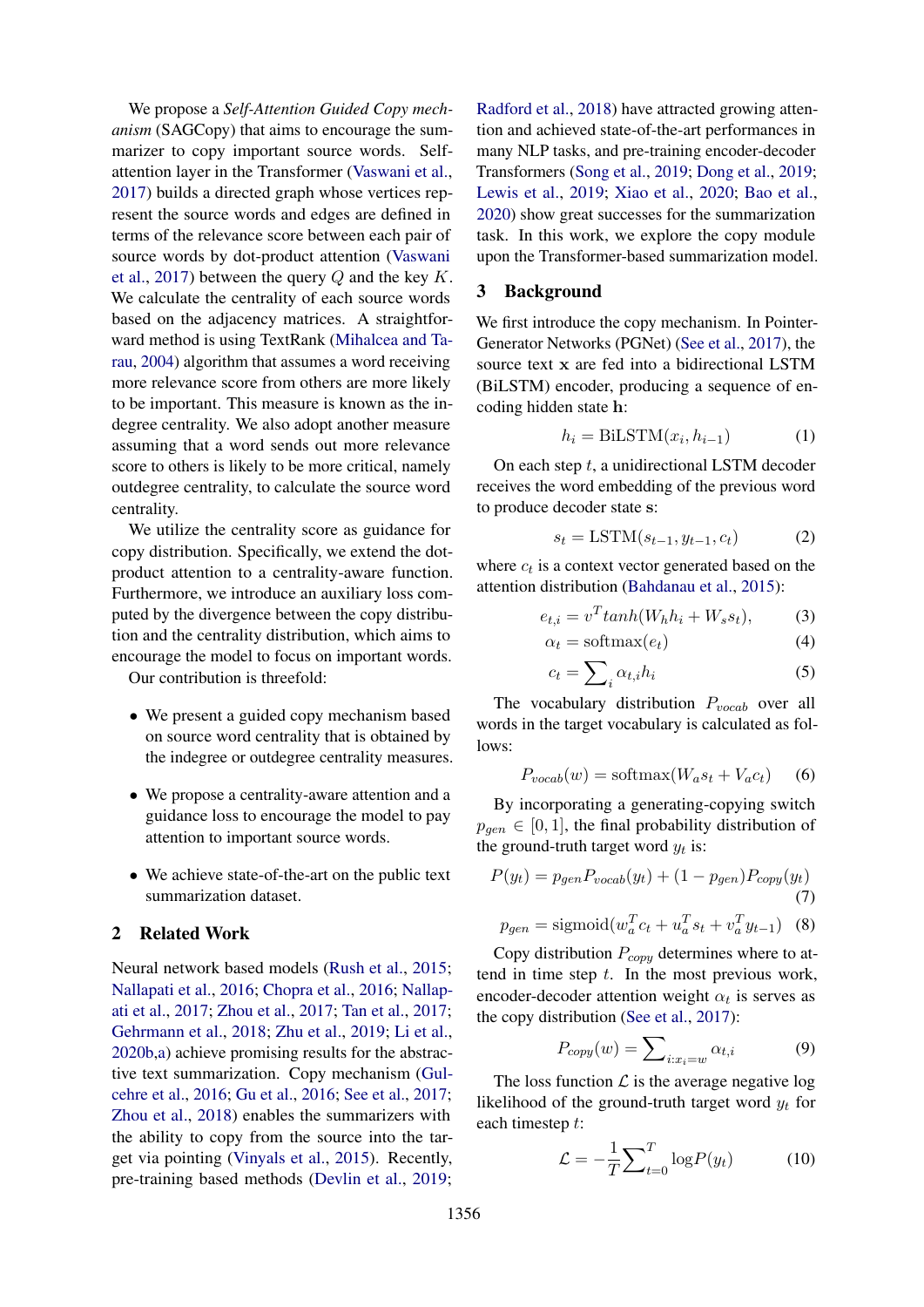<span id="page-2-0"></span>

Figure 1: The framework of our proposed model. Based on the encoder self-attention graph, we calculate the centrality score for each source word to guide the copy module.

#### 4 Model

In this section, we present our approach to enhance the copy mechanism. First, we briefly describe the Transformer model with the copy mechanism. Then, we introduce two methods to calculate the centrality scores for the source words based on the encoder self-attention layer. Finally, we incorporate the centrality score into the copy distribution and the loss function. The framework of our model is shown in Figure [1.](#page-2-0)

#### 4.1 Transformer with the Copy Mechanism

Scaled dot-product attention [\(Vaswani et al.,](#page-6-4) [2017\)](#page-6-4) is widely used in self-attention networks:

$$
\text{Attention}(Q, K, V) = \text{softmax}(\frac{QK^T}{\sqrt{d_k}})V \tag{11}
$$

where  $d_k$  is the number of columns of query matrix  $Q$ , key matrix  $K$  and value matrix  $V$ .

We take the encoder-decoder attentions in the last decoder layer as the copy distribution:

$$
\alpha_{t,i} = \text{softmax}(\frac{(W_s s_t)^T W_h h_i}{\sqrt{d_k}})
$$
 (12)

Note that for the multi-head attention, we obtain the copy distributions with the sum of multiple heads.

#### 4.2 Self-Attention-Based Centrality

We introduce two approaches, i.e., indegree centrality and outdegree centrality, to calculate the centrality score for each source word based on the last encoder self-attention layer of the Transformer.

× N N ×<br>
sased on the encod<br>
y module.<br>
Centrality<br>
tigates the is<br>
works (Free<br>
and Everett, 2011). Deg<br>
centrality m<br>
indegree cen<br>
man, 1978),<br>
edges coming<br> **Indegree**<br>
to the numbe<br>
other words,<br>
of the indeg<br>
ive su Centrality approaches are proposed to investigates the importance of nodes in social networks [\(Freeman,](#page-5-13) [1978;](#page-5-13) [Bonacich,](#page-5-14) [1987;](#page-5-14) [Borgatti](#page-5-15) [and Everett,](#page-5-15) [2006;](#page-5-15) [Kiss and Bichler,](#page-5-16) [2008;](#page-5-16) [Li et al.,](#page-6-14) [2011\)](#page-6-14). Degree centrality is one of the simplest centrality measures that can be distinguished as indegree centrality and outdegree centrality [\(Free](#page-5-13)[man,](#page-5-13) [1978\)](#page-5-13), which are determined based on the edges coming into and leaving a node, respectively.

Indegree centrality of a word is proportional to the number of relevance scores incoming from other words, which can be measured by the sum of the indegree scores or by graph-based extractive summarization methods [\(Mihalcea and Tarau,](#page-6-8) [2004;](#page-6-8) [Erkan and Radev,](#page-5-17) [2004;](#page-5-17) [Zheng and Lapata,](#page-7-3) [2019\)](#page-7-3).

Outdegree centrality of a word is proportional to the number of relevance scores outgoing to other words, which can be computed by the sum of the outdegree scores.

Formally, let  $G = (V, D)$  be a directed graph representing self-attention, where vertices  $V$  is the word set and edge  $D_{i,j}$  is represented by the encoder self-attention weight from the word  $x_i$  to the word  $x_j$ , where  $\sum_i D_{i,j} = 1$ . Next, we introduce the approaches to calculate the word centrality with the graph G.

We first construct a transition probability matrix T as follows:

$$
T_{i,j} = D_{i,j} / \sum_{j} D_{i,j}.
$$
 (13)

A basic indegree centrality is defined as:

$$
score_i = \sum_{j} T_{j,i} \tag{14}
$$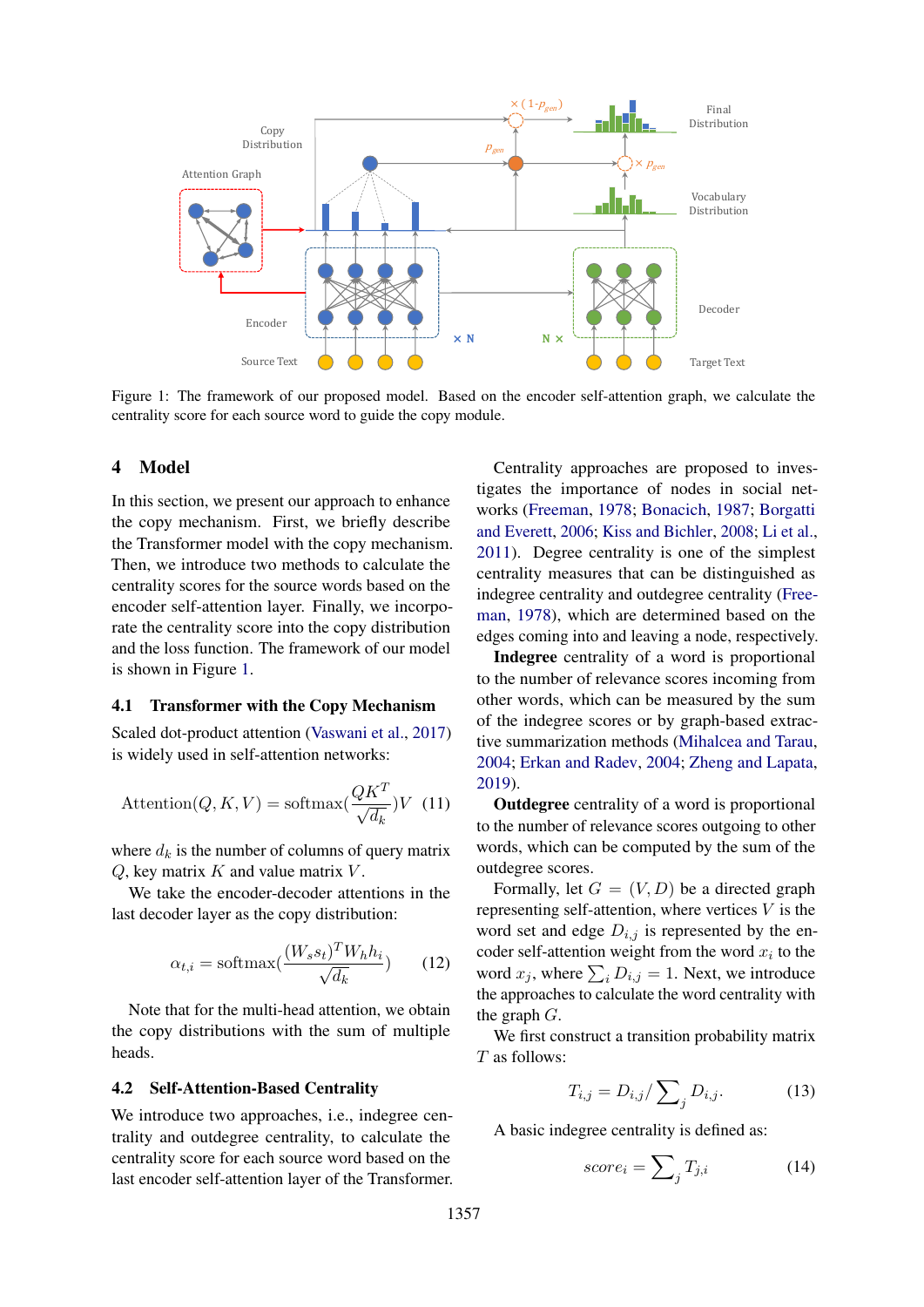Alternatively, TextRank [\(Mihalcea and Tarau,](#page-6-8) [2004\)](#page-6-8) that is inspired by PageRank algorithm [\(Page](#page-6-15) [et al.,](#page-6-15) [1999\)](#page-6-15) calculates indegree centrality of the source words iteratively based on the Markov chain:

$$
score_i = \sum_{j} T_{j,i} \cdot score_j \tag{15}
$$

where  $score_i$  is indegree centrality score for vertex  $V_i$  with initial score set to  $1/|V|$ . We can get a stationary indegree centrality distribution by computing  $score = T \cdot score$  iteratively, and we take at most three iterations in our implementation.

Outdegree centrality measures how much a word i contributes to other words in the directed graph:

$$
score_i = \sum_{j} D_{i,j} \tag{16}
$$

Next, we incorporate the source word centrality score into the decoding process.

#### 4.3 Guided Copy Mechanism

The motivation is that word centrality indicates the salience of the source words, which can provide the copy prior knowledge that can guide the copy module to focus on important source words.

We use word centrality score as an extra input to calculate the copy distribution as follows:

$$
\alpha_{t,i} = \text{softmax}(\frac{(W_s s_t)^T (W_h h_i + w_p score_i)}{\sqrt{d_k}})
$$
\n(17)

where  $score_i$  is the indegree or outdegree centrality score for the i-th word in source text. The above implementation can be referred to as centralityaware dot-product attention.

Moreover, we expect that important source words can draw enough encoder-decoder attention. Thus, we adopt a centrality-aware auxiliary loss to encourage the consistency between the overall copy distribution and the word centrality distribution based on the Kullback-Leibler (KL) divergence:

$$
\mathcal{L} = -\frac{1}{T} \sum_{t} \log P(y_t) + \lambda \text{KL}(\frac{1}{T} \sum_{t} \alpha_t, score)
$$
\n(18)

### 5 Experiments

#### 5.1 Experimental Setting

We evaluate our model in CNN/Daily Mail dataset [\(Hermann et al.,](#page-5-18) [2015\)](#page-5-18) and Gigaword dataset [\(Rush et al.,](#page-6-9) [2015\)](#page-6-9). Our experiments are

conducted with 4 NVIDIA P40 GPU. We adopt 6 layer encoder and 6 layers decoder with 12 attention heads, and  $h_{model} = 768$ . Byte Pair Encoding (BPE) [\(Sennrich et al.,](#page-6-16) [2016\)](#page-6-16) word segmentation is used for data pre-processing. We warm-start the model parameter with MASS pre-trained base model<sup>[1](#page-3-0)</sup> and trains about 10 epoches for convergence. During decoding, we use beam search with a beam size of 5.

#### 5.2 Experimental Results

We compare our proposed Self-Attention Guided Copy (SAGCopy) model with the following comparative models.

Lead-3 uses the first three sentences of the article as its summary.

PGNet [\(See et al.,](#page-6-2) [2017\)](#page-6-2) is the Pointer-Generator Network.

Bottom-Up [\(Gehrmann et al.,](#page-5-6) [2018\)](#page-5-6) is a sequence-to-sequence model augmented with a bottom-up content selector.

MASS [\(Song et al.,](#page-6-5) [2019\)](#page-6-5) is a sequence-tosequence pre-trained model based on the Transformer.

ABS [\(Rush et al.,](#page-6-9) [2015\)](#page-6-9) relies on an CNN encoder and a NNLM decoder.

ABS+ [\(Rush et al.,](#page-6-9) [2015\)](#page-6-9) enhances the ABS model with extractive summarization features.

SEASS [\(Zhou et al.,](#page-7-0) [2017\)](#page-7-0) controls the information flow from the encoder to the decoder with the selective encoding strategy.

SeqCopyNet [\(Zhou et al.,](#page-7-2) [2018\)](#page-7-2) extends the copy mechanism that can copy sequences from the source.

We adopt ROUGE (RG)  $F_1$  score [\(Lin,](#page-6-17) [2004\)](#page-6-17) as the evaluation metric. As shown in Table [2](#page-4-0) and Table [3,](#page-4-1) SAGCopy with both outdegree and indegree centrality based guidance significantly outperform the baseline models, which prove the effectiveness of self-attention guided copy mechanism. The basic indegree centrality (indegree-1) is more favorable, considering the ROUGE score and computation complexity.

Besides ROUGE evaluation, we further investigate the guidance from the view of the loss function. For each sample in the Gigaword test set, we measure the KL divergence between the centrality score and the copy distribution, and we calculate the ROUGE-1 and ROUGE-2 scores. Figure [2](#page-4-2) demonstrates that lower KL divergence yields a

<span id="page-3-0"></span><sup>1</sup> https://github.com/microsoft/MASS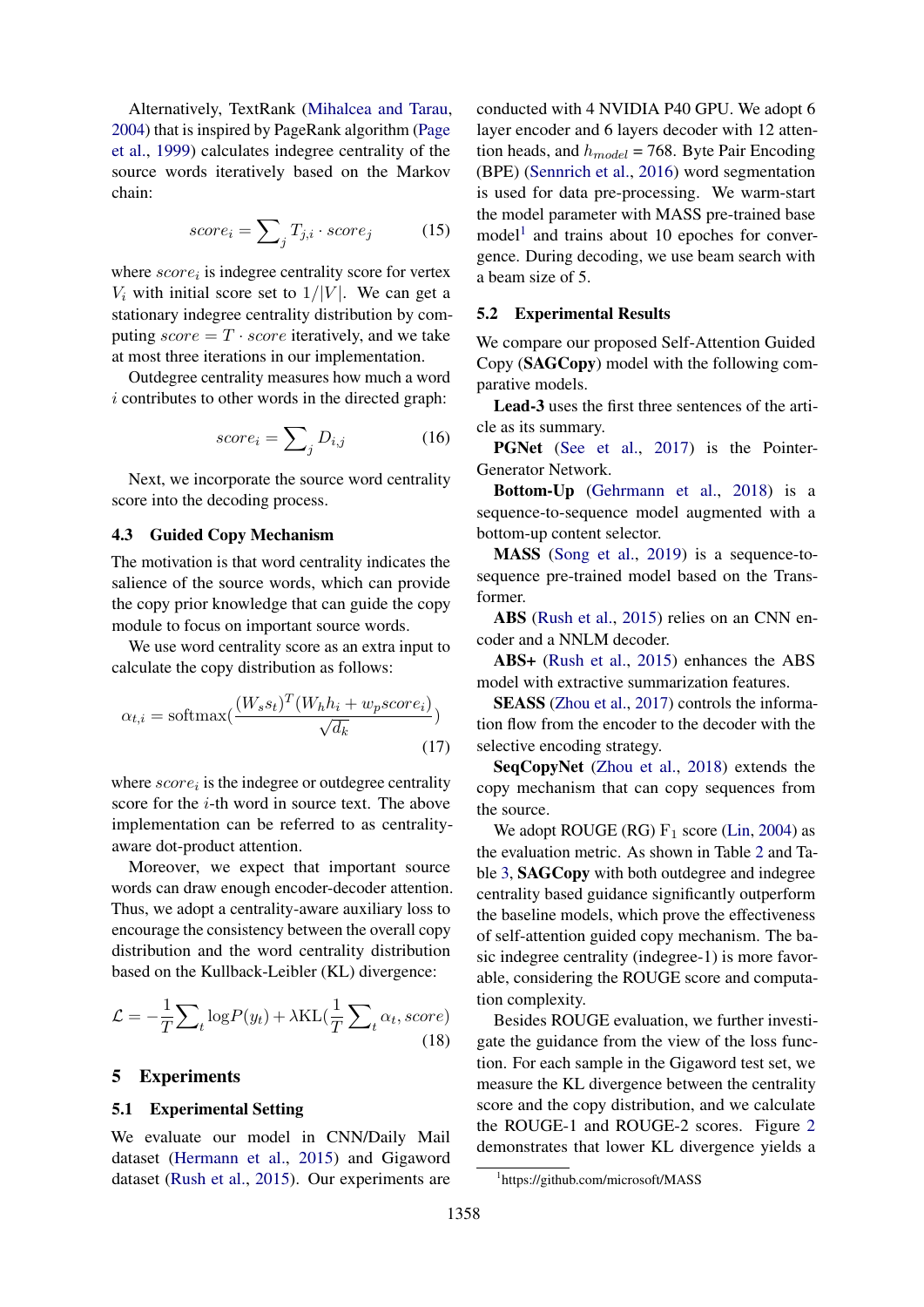<span id="page-4-0"></span>

| <b>Models</b>            | $RG-1$ | $RG-2$ | $RG-L$ |
|--------------------------|--------|--------|--------|
| Lead- $3*$               | 40.34  | 17.70  | 36.57  |
| PGNet*                   | 39.53  | 17.28  | 36.38  |
| Bottom-Up*               | 41.22  | 18.68  | 38.34  |
| <b>MASS</b>              | 41.38  | 19.11  | 38.42  |
| MASS+Copy                | 41.71  | 19.41  | 38.66  |
| <b>SAGCopy Outdegree</b> | 42.53  | 19.92  | 39.44  |
| SAGCopy Indegree-1       | 42.30  | 19.75  | 39.23  |
| SAGCopy Indegree-2       | 42.56  | 19.89  | 39.40  |
| SAGCopy Indegree-3       | 42.34  | 19.72  | 39.29  |

Table 2: ROUGE  $F_1$  scores on the CNN/Daily Mail dataset. Results with \* mark are taken from the corresponding papers. Indegree-i denote indegree centrality obtained by TextRank with  $i$ -iteration. Note that Indegree-1 is the basic indegree centrality that is equivalent to TextRank with 1-iteration.

<span id="page-4-1"></span>

| <b>Models</b>            | $RG-1$ | $RG-2$ | $RG-I$ |
|--------------------------|--------|--------|--------|
| $ABS^*$                  | 29.55  | 11.32  | 26.42  |
| $ABS+*$                  | 29.76  | 11.88  | 26.96  |
| SEASS*                   | 36.15  | 17.54  | 33.63  |
| SeqCopyNet*              | 35.93  | 17.51  | 33.35  |
| $MASS^*$                 | 38.73  | 19.71  | 35.96  |
| MASS+Copy                | 38.53  | 19.93  | 35.86  |
| <b>SAGCopy Outdegree</b> | 38.86  | 19.91  | 36.06  |
| SAGCopy Indegree-1       | 38.84  | 20.39  | 36.27  |
| SAGCopy Indegree-2       | 38.70  | 20.16  | 36.09  |
| SAGCopy Indegree-3       | 38.69  | 19.83  | 35.98  |

Table 3: Experimental result on the Gigaword dataset.

higher ROUGE score, showing that our loss function is reasonable.

Additionally, we visualize the self-attention weights learned from our model in Figure [3,](#page-4-3) which demonstrates the guidance process.

#### 5.3 Human Evaluation

We conduct human evaluations to measure the quantify of the summaries for *importance* and *readability*.

We randomly selected 100 samples from the Gigaword test set. The annotators are required to give a comparison between two model summaries that are presented anonymously. The results in Table [4](#page-4-4) show that *SAGCopy* significantly outperforms *MASS+Copy* in terms of *Importance* and is comparative in terms of *Readability*.

<span id="page-4-4"></span>

|             | Win      | Loss     | Tie    | kappa |
|-------------|----------|----------|--------|-------|
| Importance  | 20.67\%  | 13.67%   | 65.67% | 0.473 |
| Readability | $6.67\%$ | $3.67\%$ | 89.67% | 0.637 |

Table 4: Human evaluation results on the Gigaword dataset. "Win" denotes the generated summary of *SAG-Copy* is better than that of *MASS+Copy*. We evaluate the agreement by Fleiss' kappa [\(Fleiss,](#page-5-19) [1971\)](#page-5-19).

<span id="page-4-2"></span>

Figure 2: KL divergence with ROUGE  $F_1$  in the Gigaword test set for *SAGCopy Indegree-1* model. Each point in the above plots represents an sample. The bottom plots show the average ROUGE score for different KL values.

<span id="page-4-3"></span>

Figure 3: The guidance process for *SAGCopy Indegree* model, showing that the keyword "northern" is correctly copied for our model.

### 6 Conclusion

In this paper, we propose the SAGCopy summarization model that acquires guidance signals for the copy mechanism from the encoder self-attention graph. We first calculate the centrality score for each source word. Then, we incorporate the importance score into the copy module. The experimental results show the effectiveness of our model. For future work, we intend to apply our method to other Transformer-based summarization models.

#### Acknowledgments

This work is partially supported by Beijing Academy of Artificial Intelligence (BAAI).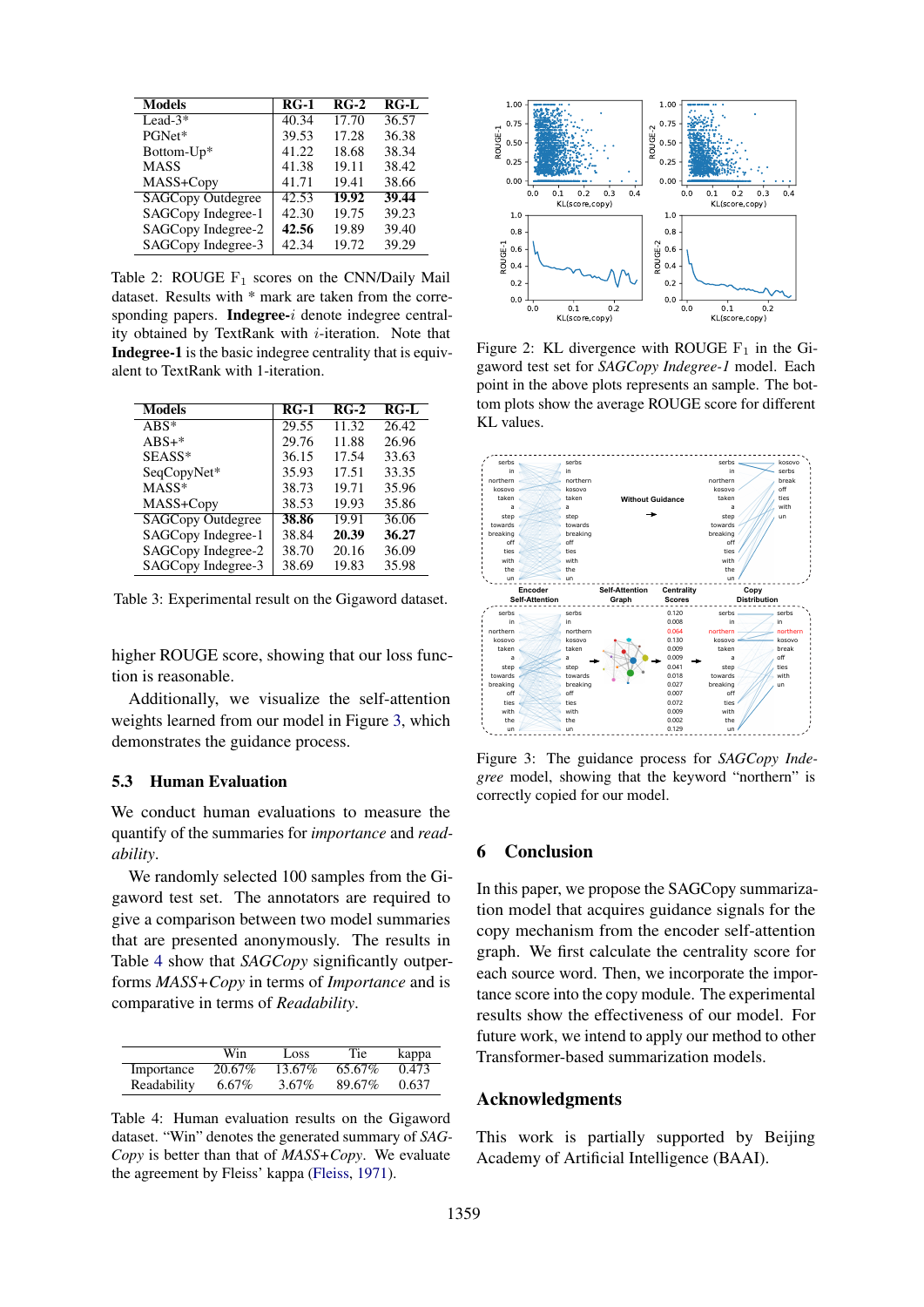#### References

- <span id="page-5-12"></span>Dzmitry Bahdanau, Kyunghyun Cho, and Yoshua Bengio. 2015. [Neural machine translation by jointly](http://arxiv.org/abs/1409.0473) [learning to align and translate.](http://arxiv.org/abs/1409.0473) In *3rd International Conference on Learning Representations, ICLR 2015, San Diego, CA, USA, May 7-9, 2015, Conference Track Proceedings*.
- <span id="page-5-11"></span>Hangbo Bao, Li Dong, Furu Wei, Wenhui Wang, Nan Yang, Xiaodong Liu, Yu Wang, Songhao Piao, Jianfeng Gao, Ming Zhou, et al. 2020. [Unilmv2: Pseudo-masked language models for uni](https://arxiv.org/pdf/2002.12804)[fied language model pre-training.](https://arxiv.org/pdf/2002.12804) *arXiv preprint arXiv:2002.12804*.
- <span id="page-5-14"></span>Phillip Bonacich. 1987. [Power and centrality: A fam](https://www.journals.uchicago.edu/doi/10.1086/228631)[ily of measures.](https://www.journals.uchicago.edu/doi/10.1086/228631) *American journal of sociology*, 92(5):1170–1182.
- <span id="page-5-15"></span>Stephen P. Borgatti and Martin G. Everett. 2006. [A](https://doi.org/10.1016/j.socnet.2005.11.005) [graph-theoretic perspective on centrality.](https://doi.org/10.1016/j.socnet.2005.11.005) *Soc. Networks*, 28(4):466–484.
- <span id="page-5-0"></span>Sumit Chopra, Michael Auli, and Alexander M. Rush. 2016. [Abstractive sentence summarization with at](https://doi.org/10.18653/v1/N16-1012)[tentive recurrent neural networks.](https://doi.org/10.18653/v1/N16-1012) In *Proceedings of the 2016 Conference of the North American Chapter of the Association for Computational Linguistics: Human Language Technologies*, pages 93–98, San Diego, California. Association for Computational Linguistics.
- <span id="page-5-5"></span>Arman Cohan, Iz Beltagy, Daniel King, Bhavana Dalvi, and Dan Weld. 2019. [Pretrained language models](https://doi.org/10.18653/v1/D19-1383) [for sequential sentence classification.](https://doi.org/10.18653/v1/D19-1383) In *Proceedings of the 2019 Conference on Empirical Methods in Natural Language Processing and the 9th International Joint Conference on Natural Language Processing (EMNLP-IJCNLP)*, pages 3693–3699, Hong Kong, China. Association for Computational Linguistics.
- <span id="page-5-3"></span>Mostafa Dehghani, Stephan Gouws, Oriol Vinyals, Jakob Uszkoreit, and Łukasz Kaiser. 2019. [Univer](https://openreview.net/pdf?id=HyzdRiR9Y7)[sal transformers.](https://openreview.net/pdf?id=HyzdRiR9Y7) In *Proceedings of ICLR*.
- <span id="page-5-4"></span>Jacob Devlin, Ming-Wei Chang, Kenton Lee, and Kristina Toutanova. 2019. [BERT: Pre-training of](https://doi.org/10.18653/v1/N19-1423) [deep bidirectional transformers for language under](https://doi.org/10.18653/v1/N19-1423)[standing.](https://doi.org/10.18653/v1/N19-1423) In *Proceedings of the 2019 Conference of the North American Chapter of the Association for Computational Linguistics: Human Language Technologies, Volume 1 (Long and Short Papers)*, pages 4171–4186, Minneapolis, Minnesota. Association for Computational Linguistics.
- <span id="page-5-9"></span>Li Dong, Nan Yang, Wenhui Wang, Furu Wei, Xiaodong Liu, Yu Wang, Jianfeng Gao, Ming Zhou, and Hsiao-Wuen Hon. 2019. [Unified language](http://papers.nips.cc/paper/9464-unified-language-model-pre-training-for-natural-language-understanding-and-generation) [model pre-training for natural language understand](http://papers.nips.cc/paper/9464-unified-language-model-pre-training-for-natural-language-understanding-and-generation)[ing and generation.](http://papers.nips.cc/paper/9464-unified-language-model-pre-training-for-natural-language-understanding-and-generation) In *Advances in Neural Information Processing Systems 32: Annual Conference on Neural Information Processing Systems 2019, NeurIPS 2019, 8-14 December 2019, Vancouver, BC, Canada*, pages 13042–13054.
- <span id="page-5-17"></span>Günes Erkan and Dragomir R. Radev. 2004. [Lexrank:](https://doi.org/10.1613/jair.1523) [Graph-based lexical centrality as salience in text](https://doi.org/10.1613/jair.1523) [summarization.](https://doi.org/10.1613/jair.1523) *J. Artif. Intell. Res.*, 22:457–479.
- <span id="page-5-19"></span>Joseph L Fleiss. 1971. [Measuring nominal scale agree](http://www.wpic.pitt.edu/research/biometrics/Publications/Biometrics%20Archives%20PDF/395-1971%20Fleiss0001.pdf)[ment among many raters.](http://www.wpic.pitt.edu/research/biometrics/Publications/Biometrics%20Archives%20PDF/395-1971%20Fleiss0001.pdf) *Psychological bulletin*, 76(5):378.
- <span id="page-5-13"></span>Linton C Freeman. 1978. [Centrality in social networks](https://www.sciencedirect.com/science/article/abs/pii/0378873378900217) [conceptual clarification.](https://www.sciencedirect.com/science/article/abs/pii/0378873378900217) *Social networks*, 1(3):215– 239.
- <span id="page-5-6"></span>Sebastian Gehrmann, Yuntian Deng, and Alexander Rush. 2018. [Bottom-up abstractive summarization.](https://doi.org/10.18653/v1/D18-1443) In *Proceedings of the 2018 Conference on Empirical Methods in Natural Language Processing*, pages 4098–4109, Brussels, Belgium. Association for Computational Linguistics.
- <span id="page-5-1"></span>Jiatao Gu, Zhengdong Lu, Hang Li, and Victor O.K. Li. 2016. [Incorporating copying mechanism in](https://doi.org/10.18653/v1/P16-1154) [sequence-to-sequence learning.](https://doi.org/10.18653/v1/P16-1154) In *Proceedings of the 54th Annual Meeting of the Association for Computational Linguistics (Volume 1: Long Papers)*, pages 1631–1640, Berlin, Germany. Association for Computational Linguistics.
- <span id="page-5-8"></span>Caglar Gulcehre, Sungjin Ahn, Ramesh Nallapati, Bowen Zhou, and Yoshua Bengio. 2016. [Pointing](https://doi.org/10.18653/v1/P16-1014) [the unknown words.](https://doi.org/10.18653/v1/P16-1014) In *Proceedings of the 54th Annual Meeting of the Association for Computational Linguistics (Volume 1: Long Papers)*, pages 140–149, Berlin, Germany. Association for Computational Linguistics.
- <span id="page-5-18"></span>Karl Moritz Hermann, Tomás Kociský, Edward Grefenstette, Lasse Espeholt, Will Kay, Mustafa Suleyman, and Phil Blunsom. 2015. [Teaching machines to](http://papers.nips.cc/paper/5945-teaching-machines-to-read-and-comprehend) [read and comprehend.](http://papers.nips.cc/paper/5945-teaching-machines-to-read-and-comprehend) In *Advances in Neural Information Processing Systems 28: Annual Conference on Neural Information Processing Systems 2015, December 7-12, 2015, Montreal, Quebec, Canada*, pages 1693–1701.
- <span id="page-5-16"></span>Christine Kiss and Martin Bichler. 2008. [Identification](http://dss.in.tum.de/files/bichler-research/2008_kiss_identification_of_influencers.pdf) [of influencers—measuring influence in customer](http://dss.in.tum.de/files/bichler-research/2008_kiss_identification_of_influencers.pdf) [networks.](http://dss.in.tum.de/files/bichler-research/2008_kiss_identification_of_influencers.pdf) *Decision Support Systems*, 46(1):233– 253.
- <span id="page-5-10"></span>Mike Lewis, Yinhan Liu, Naman Goyal, Marjan Ghazvininejad, Abdelrahman Mohamed, Omer Levy, Veselin Stoyanov, and Luke Zettlemoyer. 2019. [BART: denoising sequence-to-sequence pre](http://arxiv.org/abs/1910.13461)[training for natural language generation, translation,](http://arxiv.org/abs/1910.13461) [and comprehension.](http://arxiv.org/abs/1910.13461) *CoRR*, abs/1910.13461.
- <span id="page-5-7"></span>Haoran Li, Peng Yuan, Song Xu, Youzheng Wu, Xiaodong He, and Bowen Zhou. 2020a. [Aspect-aware](https://www.aaai.org/Papers/AAAI/2020GB/AAAI-LiH.902.pdf) [multimodal summarization for chinese e-commerce](https://www.aaai.org/Papers/AAAI/2020GB/AAAI-LiH.902.pdf) [products.](https://www.aaai.org/Papers/AAAI/2020GB/AAAI-LiH.902.pdf) In *Proceedings of the Thirty-Forth AAAI Conference on Artificial Intelligence (AAAI)*.
- <span id="page-5-2"></span>Haoran Li, Junnan Zhu, Tianshang Liu, Jiajun Zhang, and Chengqing Zong. 2018a. [Multi-modal sentence](https://doi.org/10.24963/ijcai.2018/577)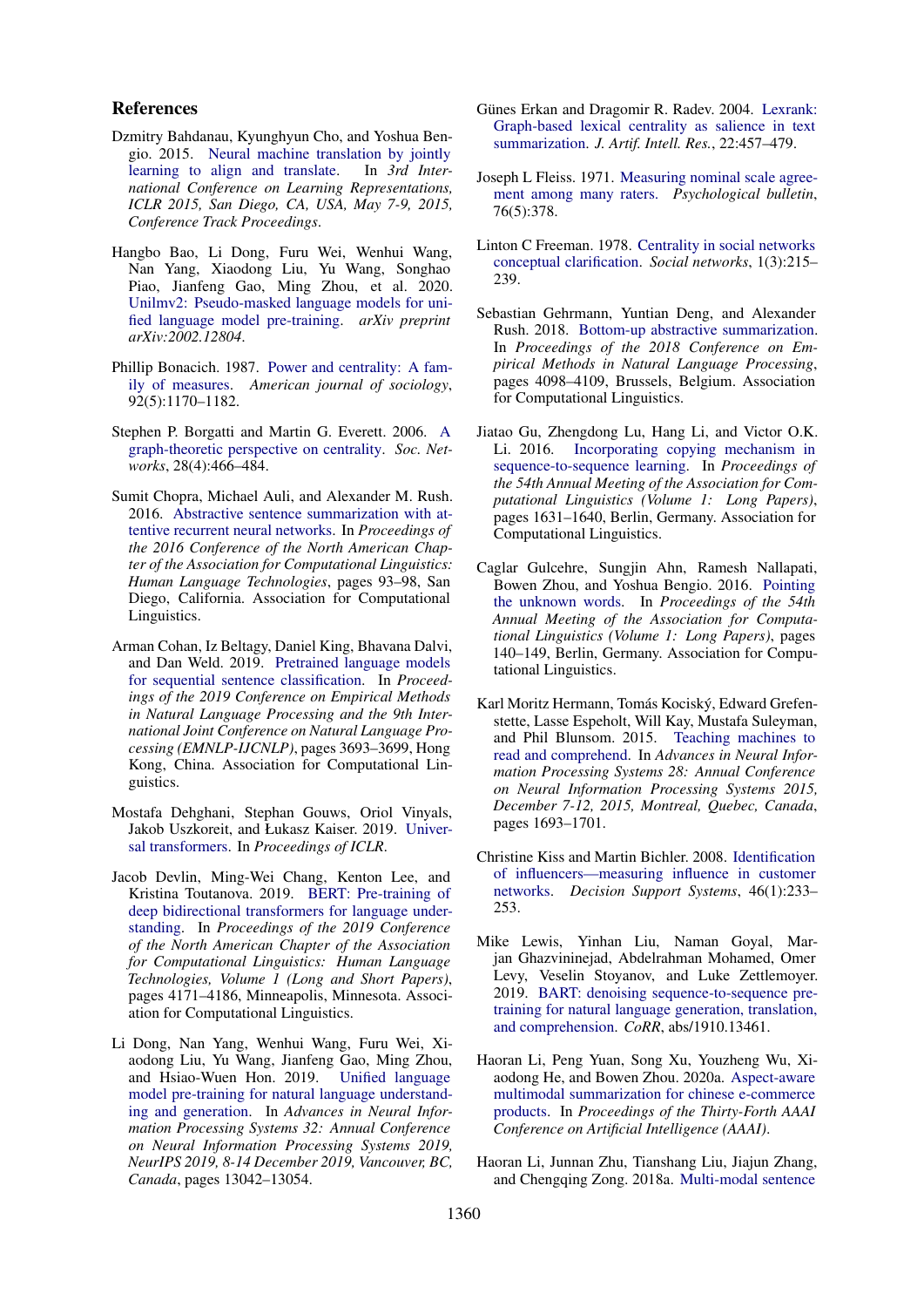[summarization with modality attention and image fil](https://doi.org/10.24963/ijcai.2018/577)[tering.](https://doi.org/10.24963/ijcai.2018/577) In *Proceedings of the Twenty-Seventh International Joint Conference on Artificial Intelligence, IJCAI 2018, July 13-19, 2018, Stockholm, Sweden*, pages 4152–4158.

- <span id="page-6-3"></span>Haoran Li, Junnan Zhu, Jiajun Zhang, and Chengqing Zong. 2018b. [Ensure the correctness of the sum](https://www.aclweb.org/anthology/C18-1121)[mary: Incorporate entailment knowledge into ab](https://www.aclweb.org/anthology/C18-1121)[stractive sentence summarization.](https://www.aclweb.org/anthology/C18-1121) In *Proceedings of the 27th International Conference on Computational Linguistics*, pages 1430–1441, Santa Fe, New Mexico, USA. Association for Computational Linguistics.
- <span id="page-6-11"></span>Haoran Li, Junnan Zhu, Jiajun Zhang, Chengqing Zong, and Xiaodong He. 2020b. [Keywords-guided](https://www.aaai.org/Papers/AAAI/2020GB/AAAI-LiH.1493.pdf) [abstractive sentence summarization.](https://www.aaai.org/Papers/AAAI/2020GB/AAAI-LiH.1493.pdf) In *Proceedings of the Thirty-Forth AAAI Conference on Artificial Intelligence (AAAI)*.
- <span id="page-6-14"></span>Yung-Ming Li, Cheng-Yang Lai, and Ching-Wen Chen. 2011. [Discovering influencers for marketing in the](https://ir.nctu.edu.tw/bitstream/11536/14642/1/000295760600002.pdf) [blogosphere.](https://ir.nctu.edu.tw/bitstream/11536/14642/1/000295760600002.pdf) *Information Sciences*, 181(23):5143– 5157.
- <span id="page-6-17"></span>Chin-Yew Lin. 2004. [ROUGE: A package for auto](https://www.aclweb.org/anthology/W04-1013)[matic evaluation of summaries.](https://www.aclweb.org/anthology/W04-1013) In *Text Summarization Branches Out*, pages 74–81, Barcelona, Spain. Association for Computational Linguistics.
- <span id="page-6-8"></span>Rada Mihalcea and Paul Tarau. 2004. [TextRank:](https://www.aclweb.org/anthology/W04-3252) [Bringing order into text.](https://www.aclweb.org/anthology/W04-3252) In *Proceedings of the 2004 Conference on Empirical Methods in Natural Language Processing*, pages 404–411, Barcelona, Spain. Association for Computational Linguistics.
- <span id="page-6-1"></span>Ramesh Nallapati, Feifei Zhai, and Bowen Zhou. 2017. [Summarunner: A recurrent neural network based se](http://aaai.org/ocs/index.php/AAAI/AAAI17/paper/view/14636)[quence model for extractive summarization of doc](http://aaai.org/ocs/index.php/AAAI/AAAI17/paper/view/14636)[uments.](http://aaai.org/ocs/index.php/AAAI/AAAI17/paper/view/14636) In *Proceedings of the Thirty-First AAAI Conference on Artificial Intelligence, February 4-9, 2017, San Francisco, California, USA*, pages 3075– 3081.
- <span id="page-6-0"></span>Ramesh Nallapati, Bowen Zhou, Cicero dos Santos, Caglar Gulcehre, and Bing Xiang. 2016. [Abstrac](https://doi.org/10.18653/v1/K16-1028)[tive text summarization using sequence-to-sequence](https://doi.org/10.18653/v1/K16-1028) [RNNs and beyond.](https://doi.org/10.18653/v1/K16-1028) In *Proceedings of The 20th SIGNLL Conference on Computational Natural Language Learning*, pages 280–290, Berlin, Germany. Association for Computational Linguistics.
- <span id="page-6-15"></span>Lawrence Page, Sergey Brin, Rajeev Motwani, and Terry Winograd. 1999. [The pagerank citation rank](http://ilpubs.stanford.edu:8090/422/1/1999-66.pdf)[ing: Bringing order to the web.](http://ilpubs.stanford.edu:8090/422/1/1999-66.pdf) Technical report, Stanford InfoLab.
- <span id="page-6-12"></span>Alec Radford, Karthik Narasimhan, Tim Salimans, and Ilya Sutskever. 2018. [Improving language under](https://www.cs.ubc.ca/~amuham01/LING530/papers/radford2018improving.pdf)[standing by generative pre-training.](https://www.cs.ubc.ca/~amuham01/LING530/papers/radford2018improving.pdf)
- <span id="page-6-9"></span>Alexander M. Rush, Sumit Chopra, and Jason Weston. 2015. [A neural attention model for abstractive sen](https://doi.org/10.18653/v1/D15-1044)[tence summarization.](https://doi.org/10.18653/v1/D15-1044) In *Proceedings of the 2015*

*Conference on Empirical Methods in Natural Language Processing*, pages 379–389, Lisbon, Portugal. Association for Computational Linguistics.

- <span id="page-6-2"></span>Abigail See, Peter J. Liu, and Christopher D. Manning. 2017. [Get to the point: Summarization with pointer](https://doi.org/10.18653/v1/P17-1099)[generator networks.](https://doi.org/10.18653/v1/P17-1099) In *Proceedings of the 55th Annual Meeting of the Association for Computational Linguistics (Volume 1: Long Papers)*, pages 1073– 1083, Vancouver, Canada. Association for Computational Linguistics.
- <span id="page-6-16"></span>Rico Sennrich, Barry Haddow, and Alexandra Birch. 2016. [Neural machine translation of rare words](https://doi.org/10.18653/v1/P16-1162) [with subword units.](https://doi.org/10.18653/v1/P16-1162) In *Proceedings of the 54th Annual Meeting of the Association for Computational Linguistics (Volume 1: Long Papers)*, pages 1715– 1725, Berlin, Germany. Association for Computational Linguistics.
- <span id="page-6-5"></span>Kaitao Song, Xu Tan, Tao Qin, Jianfeng Lu, and Tie-Yan Liu. 2019. [MASS: masked sequence to se](http://proceedings.mlr.press/v97/song19d.html)[quence pre-training for language generation.](http://proceedings.mlr.press/v97/song19d.html) In *Proceedings of the 36th International Conference on Machine Learning, ICML 2019, 9-15 June 2019, Long Beach, California, USA*, pages 5926–5936.
- <span id="page-6-10"></span>Jiwei Tan, Xiaojun Wan, and Jianguo Xiao. 2017. [Abstractive document summarization with a graph](https://doi.org/10.18653/v1/P17-1108)[based attentional neural model.](https://doi.org/10.18653/v1/P17-1108) In *Proceedings of the 55th Annual Meeting of the Association for Computational Linguistics (Volume 1: Long Papers)*, pages 1171–1181, Vancouver, Canada. Association for Computational Linguistics.
- <span id="page-6-4"></span>Ashish Vaswani, Noam Shazeer, Niki Parmar, Jakob Uszkoreit, Llion Jones, Aidan N. Gomez, Lukasz Kaiser, and Illia Polosukhin. 2017. [Attention is all](http://papers.nips.cc/paper/7181-attention-is-all-you-need) [you need.](http://papers.nips.cc/paper/7181-attention-is-all-you-need) In *Advances in Neural Information Processing Systems 30: Annual Conference on Neural Information Processing Systems 2017, 4-9 December 2017, Long Beach, CA, USA*, pages 5998–6008.
- <span id="page-6-7"></span>Oriol Vinyals, Meire Fortunato, and Navdeep Jaitly. 2015. [Pointer networks.](http://papers.nips.cc/paper/5866-pointer-networks) In *Advances in Neural Information Processing Systems 28: Annual Conference on Neural Information Processing Systems 2015, December 7-12, 2015, Montreal, Quebec, Canada*, pages 2692–2700.
- <span id="page-6-13"></span>Dongling Xiao, Han Zhang, Yu-Kun Li, Yu Sun, Hao Tian, Hua Wu, and Haifeng Wang. 2020. [ERNIE-](http://arxiv.org/abs/2001.11314)[GEN: an enhanced multi-flow pre-training and fine](http://arxiv.org/abs/2001.11314)[tuning framework for natural language generation.](http://arxiv.org/abs/2001.11314) *CoRR*, abs/2001.11314.
- <span id="page-6-6"></span>Xingxing Zhang, Furu Wei, and Ming Zhou. 2019. [HI-](https://doi.org/10.18653/v1/P19-1499)[BERT: Document level pre-training of hierarchical](https://doi.org/10.18653/v1/P19-1499) [bidirectional transformers for document summariza](https://doi.org/10.18653/v1/P19-1499)[tion.](https://doi.org/10.18653/v1/P19-1499) In *Proceedings of the 57th Annual Meeting of the Association for Computational Linguistics*, pages 5059–5069, Florence, Italy. Association for Computational Linguistics.